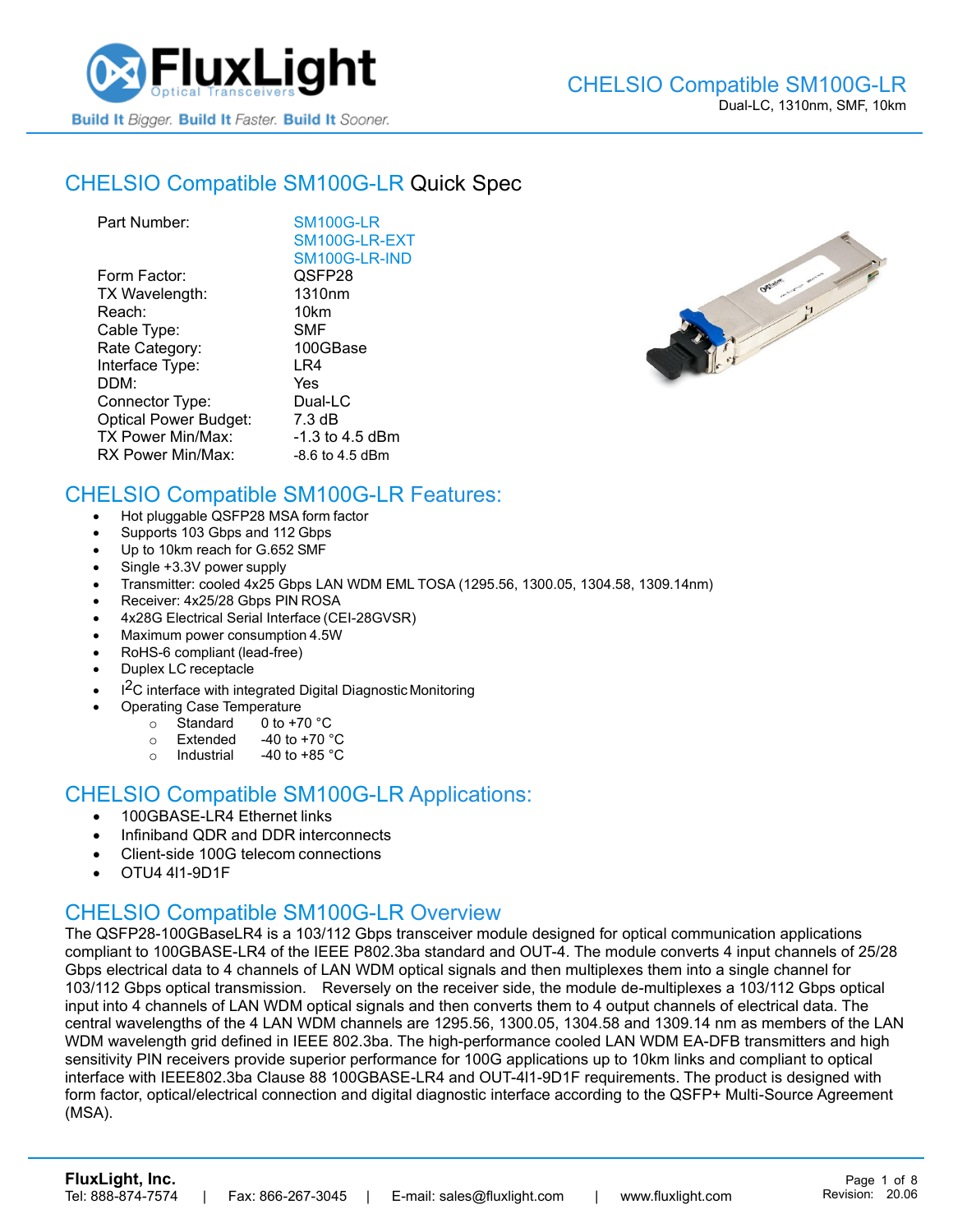

# Absolute Maximum Ratings

| <b>Parameter</b>                         | <b>Symbol</b> | <b>Min</b> | <b>Max</b> | <b>Unit</b> |
|------------------------------------------|---------------|------------|------------|-------------|
| Storage Temperature                      | Ts            | -40        | $+85$      | ℃           |
| <b>Operating Case Temp (Standard)</b>    | <b>TOP</b>    | $\Omega$   | 70         | °C          |
| <b>Operating Case Temp (Extended)</b>    | <b>TOP</b>    | $-40$      | 70         | °C          |
| <b>Operating Case Temp (Industrial)</b>  | <b>TOP</b>    | -40        | 85         | °C          |
| Power Supply Voltage                     | <b>Vcc</b>    | $-0.5$     | 3.6        | V           |
| Relative Humidity (non-<br>condensation) | <b>RH</b>     | 5          | 85         | %           |

# Recommended Operating Conditions

| <b>Parameter</b>            | <b>Symbol</b> | <b>Min</b> | <b>Typ</b> | <b>Max</b> | <b>Unit</b> |
|-----------------------------|---------------|------------|------------|------------|-------------|
| Power Supply Voltage        | Vcc           | 3.135      | 3.3        | 3.465      | V           |
| Data Rate, each Lane        |               |            | 25.78125   |            | Gb/s        |
| Control Input Voltage High) |               | 2          |            | <b>Vcc</b> | V           |
| Control Input Voltage Low   |               | 0          |            | 0.8        |             |
| Link Distance with G.652    |               |            |            | 10         | km          |

# Recommended Power Supply Filter

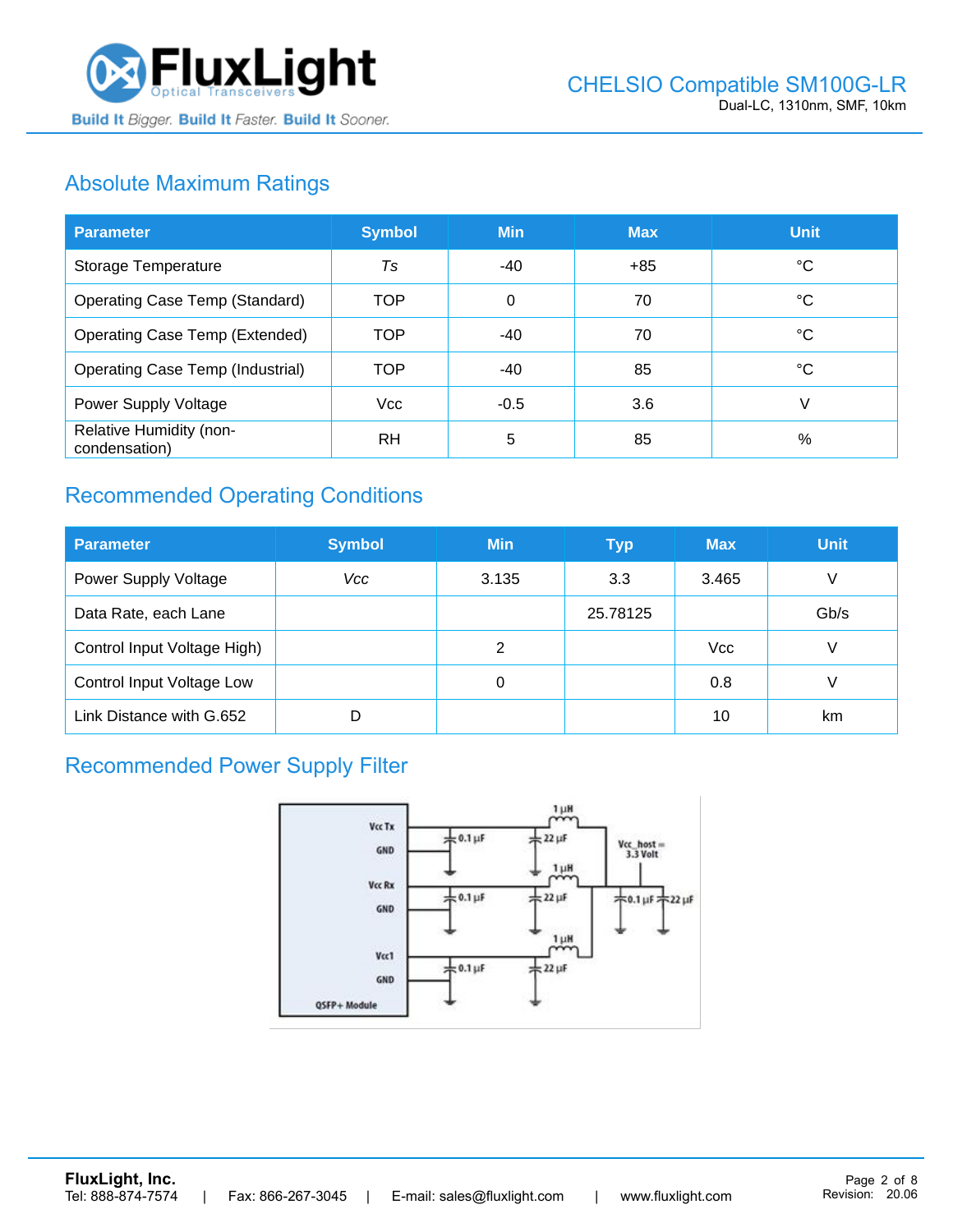

# Electrical Characteristics

| Parameter                | Symbol | Min | <b>Typ</b> | Max  | Unit |
|--------------------------|--------|-----|------------|------|------|
| <b>Power Consumption</b> |        | ۰   |            | 4.5  | W    |
| <b>Supply Current</b>    | ICC    |     |            | 1.21 |      |

## Electrical Characteristics-Transmitter (each lane)

| Parameter                           | Symbol | Min | $\overline{\mathsf{T}}\mathsf{yp}$ | Max  | Unit |
|-------------------------------------|--------|-----|------------------------------------|------|------|
| Differential Input Voltage<br>Swing | Vin.pp | 150 |                                    | 1200 | mVpp |
| Differential Input<br>Impedance     | Zin    | 85  | 100                                | 115  | 77   |

## Electrical Characteristics-Receiver

| Parameter                               | Symbol  | Min | Typ | Max  | Unit |
|-----------------------------------------|---------|-----|-----|------|------|
| Differential Output Voltage<br>Swing    | Vout.pp | 200 |     | 1100 | mVpp |
| <b>Differential Output</b><br>Impedance | Zout    | 85  | 100 | 115  | ohm  |

### Optical Characteristics

| Parameter       | Symbol | Min     | <b>Typ</b> | <b>Max</b> | Unit |
|-----------------|--------|---------|------------|------------|------|
| Lane Wavelength | LO     | 1294.53 | 1295.56    | 1296.59    |      |
|                 | L1     | 1299.02 | 1300.05    | 1301.09    |      |
|                 | L2     | 1303.54 | 1304.58    | 1305.63    | nm   |
|                 | LЗ     | 1308.09 | 1309.1     | 1310.19    |      |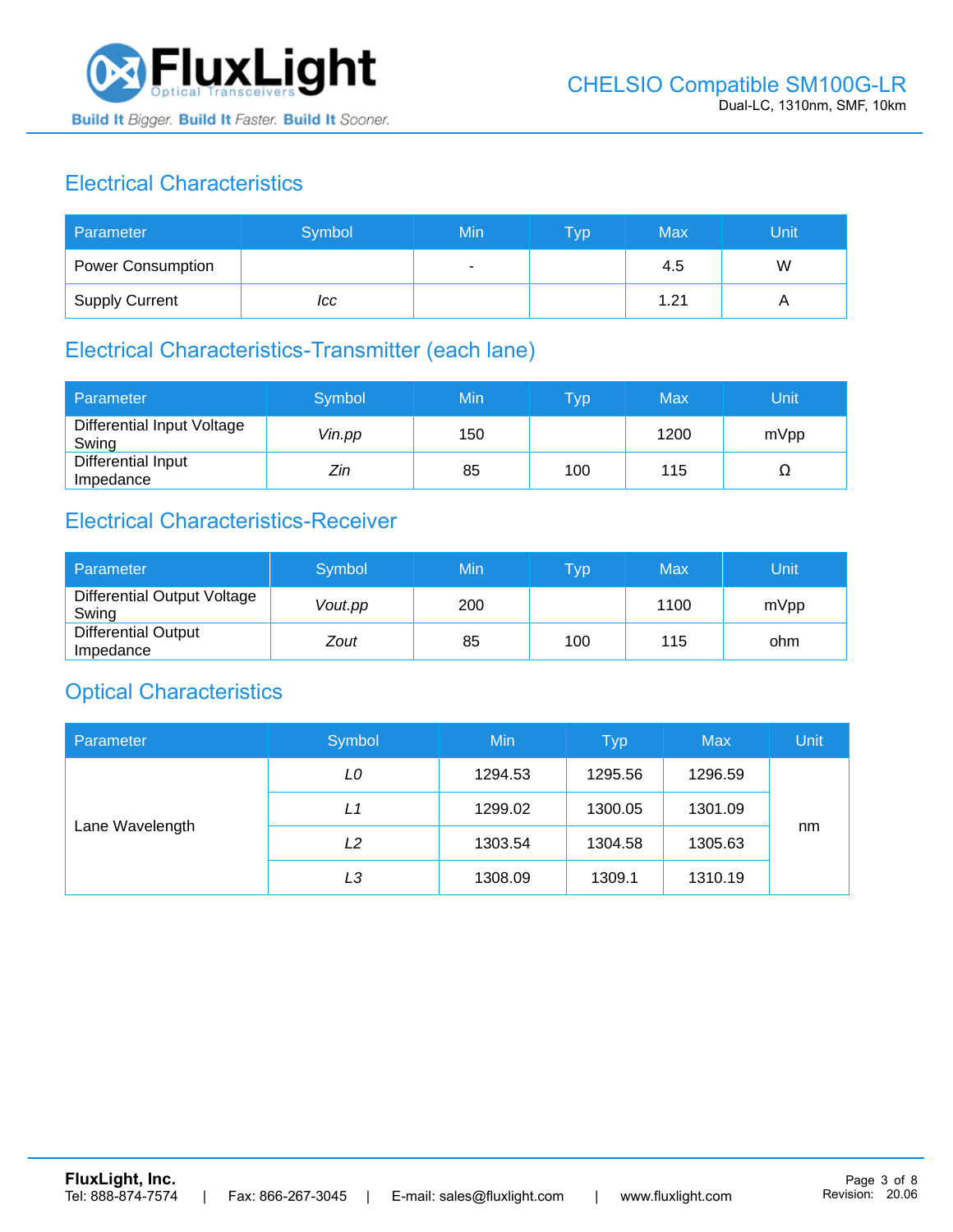## Optical Characteristics-Transmitter (100GBase-LR4 operation)

| Parameter                                          | Symbol      | <b>Min</b>                           | <b>Typ</b> | <b>Max</b> | <b>Unit</b> | <b>Notes</b> |
|----------------------------------------------------|-------------|--------------------------------------|------------|------------|-------------|--------------|
| Signaling Speed per Lane                           | BR.         |                                      | 25.78      |            | Gbps        |              |
| Side-mode Suppression Ratio                        | <b>SMSR</b> | 30                                   |            |            | dB          |              |
| <b>Total Average Launch Power</b>                  | PT          |                                      |            | 10.5       | dBm         |              |
| Average Launch Power (each<br>Lane)                | PAVG        | $-4.3$                               |            | 4.5        | dBm         |              |
| <b>Optical Modulation Amplitude</b><br>(each Lane) | <b>POMA</b> | $-1.3$                               |            | 4.5        | dBm         |              |
| <b>Extinction Ratio</b>                            | ER          | 4                                    |            |            | dВ          |              |
| <b>Optical Return Loss Tolerance</b>               | TOL         |                                      |            | 20         | dB          |              |
| Eye Mask {X1, X2, X3, Y1, Y2,<br>Y3                |             | IEEE 802.3 Clause 88<br>100GBase-LR4 |            |            |             |              |
| Average Launch Power OFF<br>(each Lane)            | Poff        |                                      |            | $-30$      | dBm         |              |

#### Optical Characteristics-Receiver (100GBase-LR4 operation)

| Parameter                                | Symbol      | <b>Min</b> | <b>Typ</b> | <b>Max</b> | Unit            | <b>Notes</b> |
|------------------------------------------|-------------|------------|------------|------------|-----------------|--------------|
| Signaling Speed per Lane                 | <b>BR</b>   |            | 25.78      |            | Gbps            |              |
| <b>Total Average Receive Power</b>       |             |            |            | 10.5       | dBm             |              |
| Average Power at Receiver,<br>each Lane  |             | $-10.6$    |            | 4.5        | dBm             |              |
| Receive Power (OMA) (each<br>Lane)       |             |            |            | 4.5        | dBm             |              |
| Receiver Sensitivity (OMA),<br>each Lane | <b>SEN</b>  |            |            | $-8.6$     | dB <sub>m</sub> |              |
| <b>LOS Assert</b>                        | <b>LOSA</b> |            | $-26$      |            | dBm             |              |
| <b>LOS Deassert</b>                      | LOSD        |            | $-11.6$    |            | dBm             |              |
| <b>LOS Hysteresis</b>                    | LOSH        | 0.5        |            |            | dΒ              |              |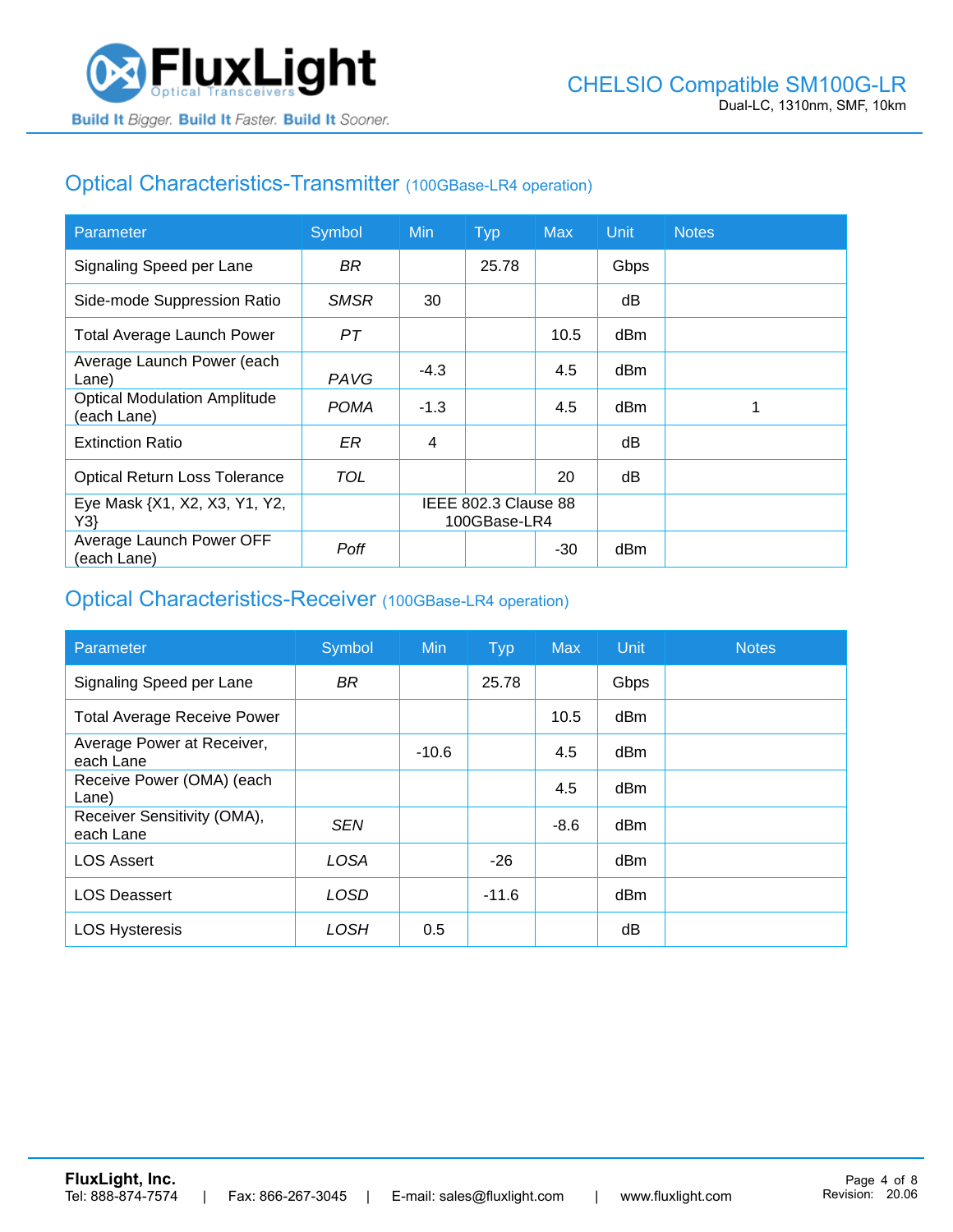

# Optical Characteristics-Transmitter (OTU-4 operation)

| <b>Parameter</b>                                    | <b>Symbol</b> | <b>Min</b>        | <b>Typ</b> | <b>Max</b> | <b>Unit</b> | <b>Notes</b>   |
|-----------------------------------------------------|---------------|-------------------|------------|------------|-------------|----------------|
| Signaling Speed per Lane                            | BR            |                   | 27.95      |            | Gbps        |                |
| Side-mode Suppression Ratio                         | <b>SMSR</b>   | 30                |            |            | dB          |                |
| <b>Total Average Launch Power</b>                   | PТ            |                   |            | 10.5       | dBm         |                |
| Average Launch Power (each Lane)                    | PAVG          | $-2.5$            |            | 2.9        | dBm         |                |
| Difference in Launch Power between<br>any two Lanes |               |                   |            |            |             |                |
| (OMA)                                               | Ptx, diff     |                   |            | 5          | dB          |                |
| <b>Extinction Ratio</b>                             | ER            | $\overline{7}$    |            |            | dB          |                |
| <b>Optical Return Loss Tolerance</b>                | <b>TOL</b>    |                   |            | 20         | dB          |                |
| <b>Transmitter Reflectance</b>                      | RT            |                   |            | $-12$      | dB          |                |
| Eye Mask {X1, X2, X3, Y1, Y2, Y3}                   |               | G.959.1 Compliant |            |            |             | $\overline{2}$ |
| Average Launch Power OFF (each<br>Lane)             | Poff          |                   |            | -30        | dBm         |                |

Note: Transmitter optical characteristics are measured with a single mode fiber.

### Optical Characteristics-Receiver (OTU4 operation)

| <b>Parameter</b>                                     | <b>Symbol</b> | <b>Min</b> | <b>Typ</b> | <b>Max</b> | <b>Unit</b> | <b>Notes</b> |
|------------------------------------------------------|---------------|------------|------------|------------|-------------|--------------|
| Signaling Speed per Lane                             | BR            |            | 27.95      |            | Gbps        |              |
| Damage Threshold (each Lane)                         | THd           | 4.5        |            |            | dBm         | 3            |
| <b>Total Average Receive Power</b>                   |               |            |            | 10.5       | dBm         |              |
| Average Power at Receiver, each<br>Lane              |               | $-8.6$     |            | 2.9        | dBm         |              |
| Stressed Receiver Sensitivity, each<br>Lane          |               |            |            | $-8.6$     | dBm         | 4            |
| Difference in Receive Power between<br>any two Lanes | Prx, diff     |            |            | 5.5        | dB          |              |
| <b>LOS Assert</b>                                    | LOSA          |            | $-25$      |            | dBm         |              |
| <b>LOS Deassert</b>                                  | <b>LOSD</b>   |            | $-11.6$    |            | dBm         |              |
| <b>LOS Hysteresis</b>                                | LOSH          | 0.5        |            |            | dB          |              |
| <b>Optical Return Loss</b>                           | ORL           |            |            | $-26$      | dB          |              |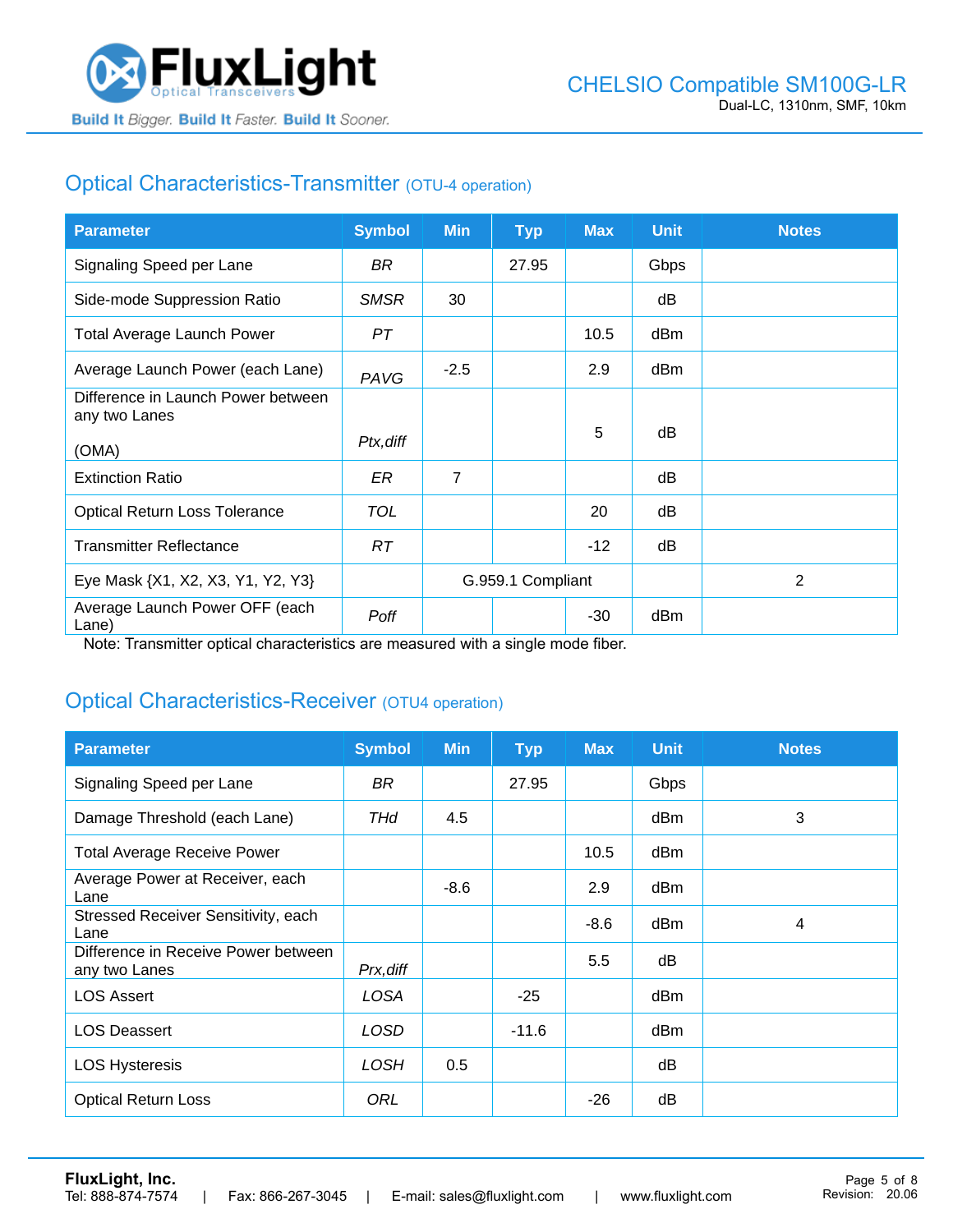

# Digital Diagnostic Functions

The following digital diagnostic characteristics are defined over the normal operating conditions unless otherwise specified.

| Parameter                                  | Symbol          | Min    | Typ | <b>Max</b> | Unit   | <b>Notes</b>                        |
|--------------------------------------------|-----------------|--------|-----|------------|--------|-------------------------------------|
| Temperature monitor absolute<br>error      | <b>DMITEMP</b>  | -3     |     | 3          | deg. C | Over operating<br>temperature range |
| Supply voltage monitor absolute<br>error   | <b>DMIVCC</b>   | $-0.1$ |     | 0.1        |        | Over Full operating<br>range        |
| Channel RX power monitor<br>absolute error | <b>DMIRX CH</b> | $-2$   |     | 2          | dB     |                                     |
| Channel Bias current monitor               | DMIIbias CH     | $-10%$ |     | 10%        | mA     |                                     |
| Channel TX power monitor<br>absolute error | DMITX CH        | $-2$   |     | 2          | dB     |                                     |

#### PIN Assignment and Function Definitions

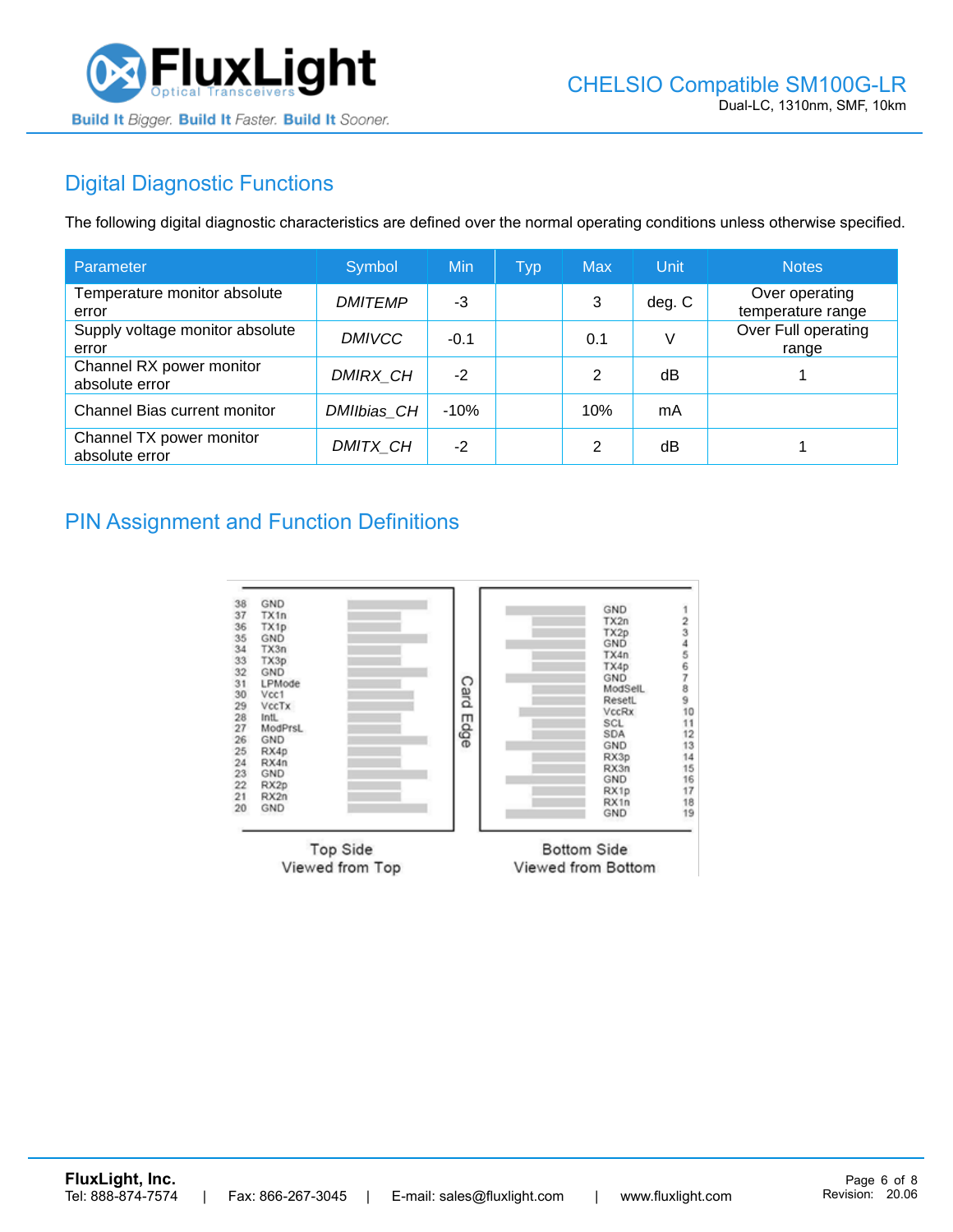

#### PIN Definition

| <b>PIN</b>     | <b>Signal Name</b> | <b>Description</b>                          |
|----------------|--------------------|---------------------------------------------|
| $\mathbf{1}$   | <b>GND</b>         | Ground (1)                                  |
| 2              | Tx2n               | CML-I Transmitter 2 Inverted Data Input     |
| 3              | Tx2p               | CML-I Transmitter 2 Non-Inverted Data Input |
| 4              | <b>GND</b>         | Ground (1)                                  |
| 5              | Tx4n               | CML-I Transmitter 4 Inverted Data Input     |
| 6              | Tx4p               | CML-I Transmitter 4 Non-Inverted Data Input |
| $\overline{7}$ | <b>GND</b>         | Ground (1)                                  |
| 8              | ModSelL            | <b>LVTLL-I Module Select</b>                |
| 9              | ResetL             | <b>LVTLL-I Module Reset</b>                 |
| 10             | <b>VCCRx</b>       | +3.3V Power Supply Receiver (2)             |
| 11             | <b>SCL</b>         | LVCMOS-I/O 2-Wire Serial Interface Clock    |
| 12             | <b>SDA</b>         | LVCMOS-I/O 2-Wire Serial Interface Data     |
| 13             | <b>GND</b>         | Ground (1)                                  |
| 14             | Rx3p               | CML-O Receiver 3 Non-Inverted Data Output   |
| 15             | Rx3n               | CML-O Receiver 3 Inverted Data Output       |
| 16             | <b>GND</b>         | Ground (1)                                  |
| 17             | Rx1p               | CML-O Receiver 1 Non-Inverted Data Output   |
| 18             | Rx1n               | CML-O Receiver 1 Inverted Data Output       |
| 19             | <b>GND</b>         | Ground (1)                                  |
| 20             | <b>GND</b>         | Ground (1)                                  |
| 21             | Rx2n               | CML-O Receiver 2 Inverted Data Output       |
| 22             | Rx <sub>2p</sub>   | CML-O Receiver 2 Non-Inverted Data Output   |
| 23             | GND                | Ground (1)                                  |
| 24             | Rx4n               | CML-O Receiver 4 Inverted Data Output       |
| 25             | Rx4p               | CML-O Receiver 4 Non-Inverted Data Output   |
| 26             | <b>GND</b>         | Ground (1)                                  |
| 27             | ModPrsL            | Module Present                              |
| 28             | IntL               | Interrupt                                   |
| 29             | <b>VCCTx</b>       | +3.3V Power Supply Transmitter (2)          |
| 30             | VCC1               | +3.3V Power Supply                          |
| 31             | LPMode             | <b>LVTLL-I Low Power Mode</b>               |
| 32             | <b>GND</b>         | Ground (1)                                  |
| 33             | Tx3p               | CML-I Transmitter 3 Non-Inverted Data Input |
| 34             | Tx3n               | CML-I Transmitter 3 Inverted Data Input     |
| 35             | <b>GND</b>         | Ground (1)                                  |
| 36             | Tx1p               | CML-I Transmitter 1 Non-Inverted Data Input |
| 37             | Tx1n               | CML-I Transmitter 1 Inverted Data Input     |
| 38             | <b>GND</b>         | Ground (1)                                  |

Notes:

1. All Ground (GND) are common within the QSFP+ module and all module voltages are referenced to this potential unless noted otherwise. Connect these directly to the host board signal common ground plane.

2. VccRx, Vcc1 and VccTx are the receiving and transmission power suppliers and shall be applied concurrently. The connector pins are each rated for a maximum current of 500mA.